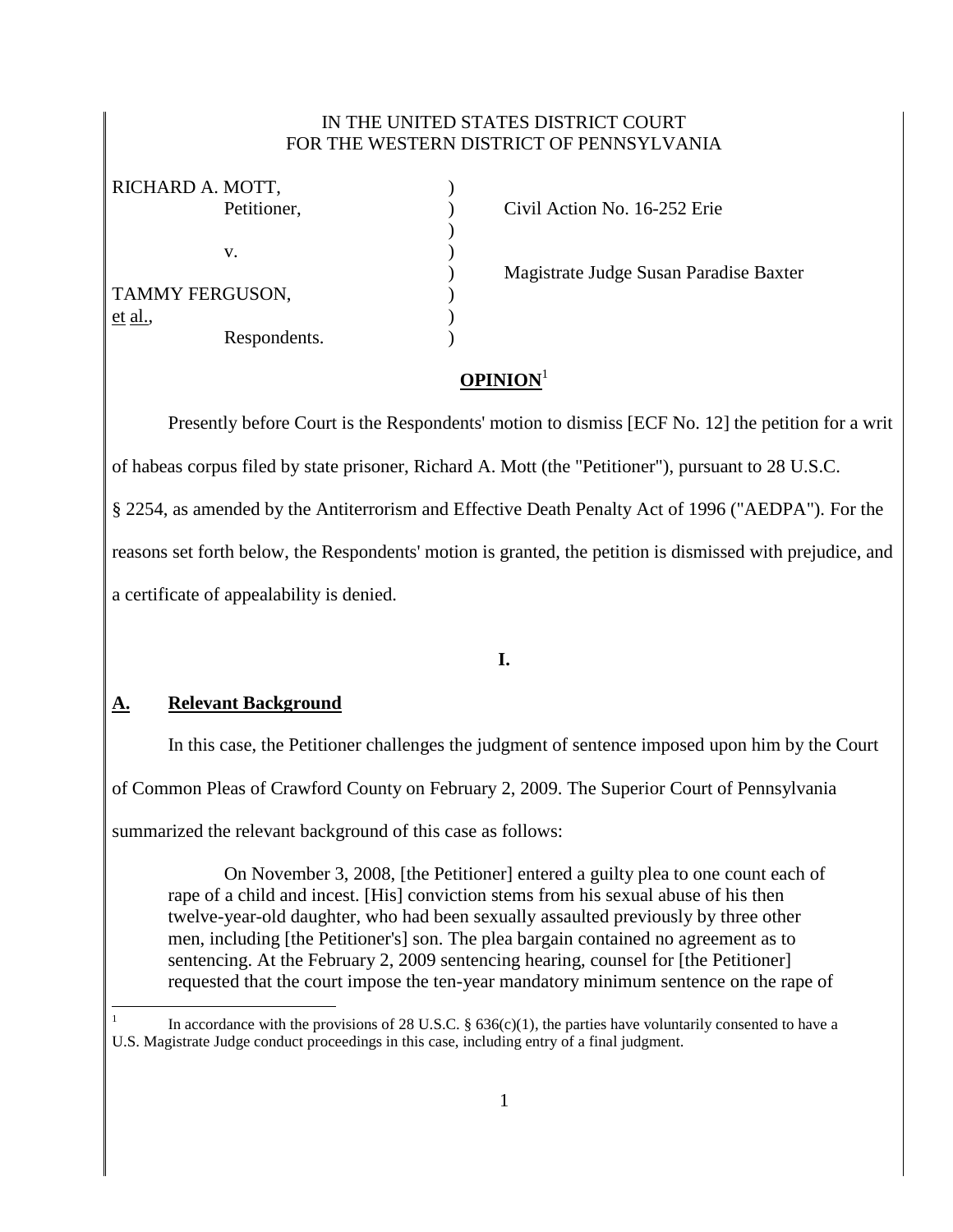a child count. The court declined, and imposed a sentence of incarceration of not less than twenty nor more forty years on this count, with a concurrent term of not less than two nor more than ten years on the incest count. [The Petitioner] filed a direct appeal challenging the discretionary aspects of his sentence, and this Court affirmed the judgment of sentence on February 5, 2010. (See Commonwealth v. Mott, No. 313 WDA 2009, unpublished memorandum at \*1-3 (Pa.Super. filed Feb. 5, 2010)) ["Mott I"].

Commonwealth v. Mott, No. 1536 WDA 2015, 2016 WL 832525, \*1 (Pa.Super.Ct. Mar. 2, 2016)

("Mott II") (footnotes omitted).

The Petitioner's judgment of sentence became final under both state and federal law on or around **March 8, 2010**, when his time to file a petition for allowance of appeal with the Pennsylvania Supreme Court expired. Id.; Pa.R.A.P. 903(a); 42 Pa.C.S. § 9545(b)(3) ("a judgment becomes final at the conclusion of direct review, including discretionary review in the Supreme Court of the United States and the Supreme Court of Pennsylvania, or at the expiration of time for seeking the review."); Gonzalez v. Thaler, 565 U.S. 134, 149-54 (2012) (under relevant federal law a judgment becomes final at the conclusion of direct review or the expiration of time for seeking such review).

On July 6, 2015, the Petitioner filed a *pro se* motion for relief under Pennsylvania's Post Conviction Relief Act ("PCRA"), 42 Pa.C.S. § 9541 *et seq*. The court appointed him counsel, who filed an amended PCRA motion asserting a right to relief based on the United States Supreme Court's decision in Alleyne v. United States, - U.S. -, 133 S.Ct. 2151 (2013). "In Alleyne, the Supreme Court overruled its prior precedent, Harris v. United States, 536 U.S. 545, 122 S.Ct. 2406, 153 L.Ed.2d 524 (2002), and clarified that, under the Sixth Amendment, any facts that increase the prescribed range of penalties to which a criminal defendant is exposed are elements of the crime and must be found beyond a reasonable doubt." United States v. Reyes, 755 F.3d 210, 212 (3d Cir. 2014) (citations and internal quotations omitted).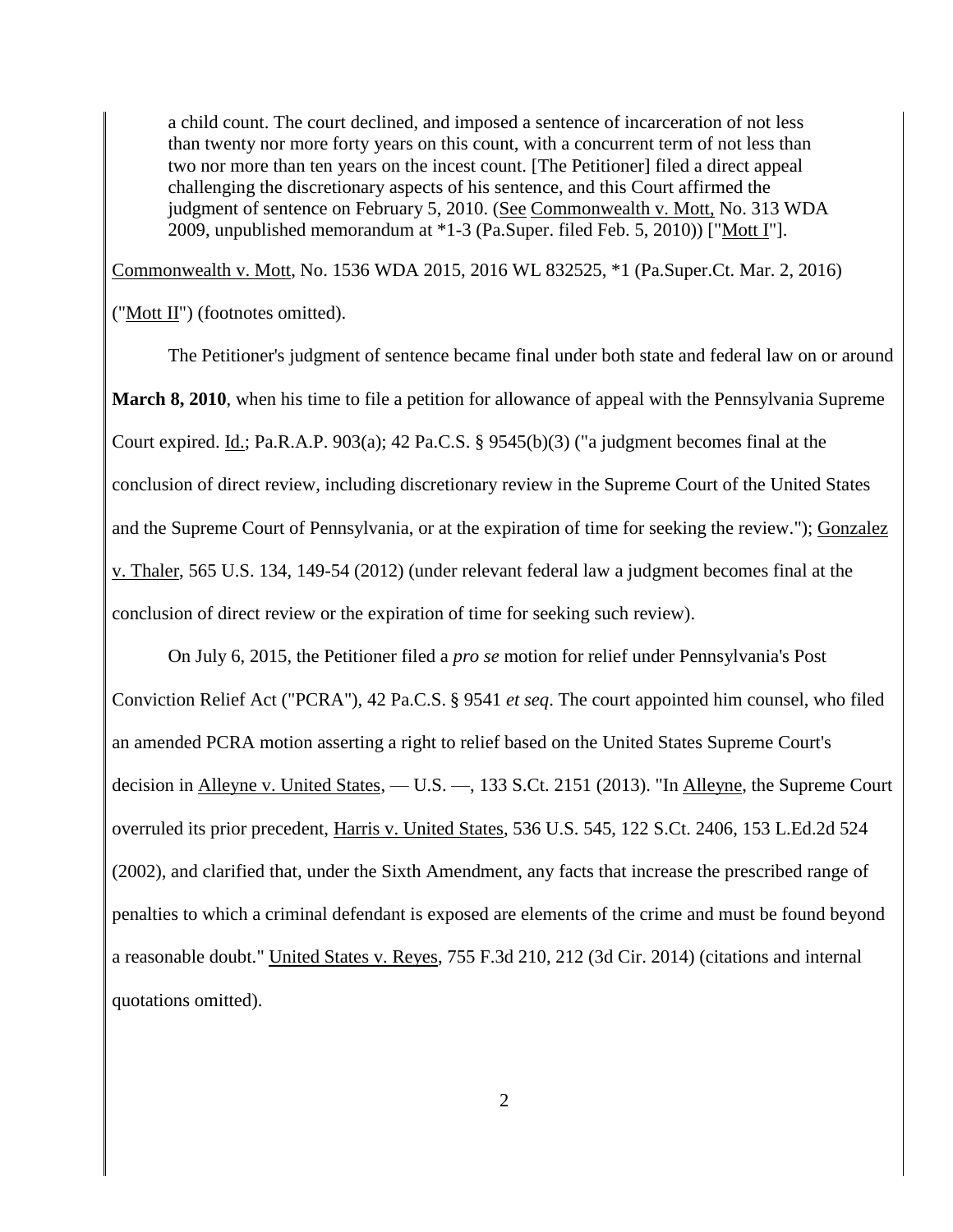The PCRA court dismissed the Petitioner's motion because it determined that he filed it outside

of the applicable state-law statute of limitations.<sup>2</sup> The PCRA's statute of limitations is codified at

42 Pa.C.S. § 9545(b) and it provides, in relevant part:

(1) Any petition under this subchapter, including a second or subsequent petition, shall be filed within one year of the date the judgment becomes final, unless the petition alleges and the petitioner proves that:

- - - (iii) the right asserted is a constitutional right that was recognized by the Supreme Court of the United States or the Supreme Court of Pennsylvania after the time period provided in this section and has been held by that court to apply retroactively.

(2) Any petition invoking an exception provided in paragraph (1) shall be filed within 60 days of the date the claim could have been presented.

42 Pa.C.S. § 9545(b)(1)-(2).

On March 2, 2016, the Superior Court issued a Memorandum and Order in which it affirmed the

PCRA court's decision. It held:

Because [the Petitioner] filed the instant petition on July 6, 2015, it is untimely on its face, and the PCRA court lacked jurisdiction to review it unless he pleaded and proved one of the statutory exceptions to the time-bar. See id. at § 9545(b)(l)(i)-(iii).

Here, [the Petitioner] claims the benefit of a newly-recognized retroactivelyapplied constitutional right to relief predicated on the United States Supreme Court's decision in Alleyne, *supra.* (See Appellant's Brief, at 8, 11); see also 42 Pa.C.S.A. § 9545(b)(1)(iii). He asserts that Alleyne applies retroactively to this case, and requests that this Court remand for re-sentencing on the rape of a child conviction without regard to the mandatory minimum term of incarceration. (See Appellant's Brief, at 17).

[I]n [Commonwealth v. Miller, 102 A.3d 988, 992 (Pa.Super. 2014)], the appellant also argued the applicability of section  $9545(b)(1)(iii)$  to his patently untimely PCRA petition…. Specifically, he averred that the Alleyne decision announced a new constitutional right that applies retroactively to cases on collateral review. See id. at 993- 94. This Court disagreed, explaining:

 $\overline{a}$ 2 "The PCRA timeliness requirements are jurisdictional in nature and, accordingly, a court cannot hear untimely PCRA petitions." Commonwealth v. Flanagan, 854 A.2d 489, 509 (Pa. 2004) (citations omitted).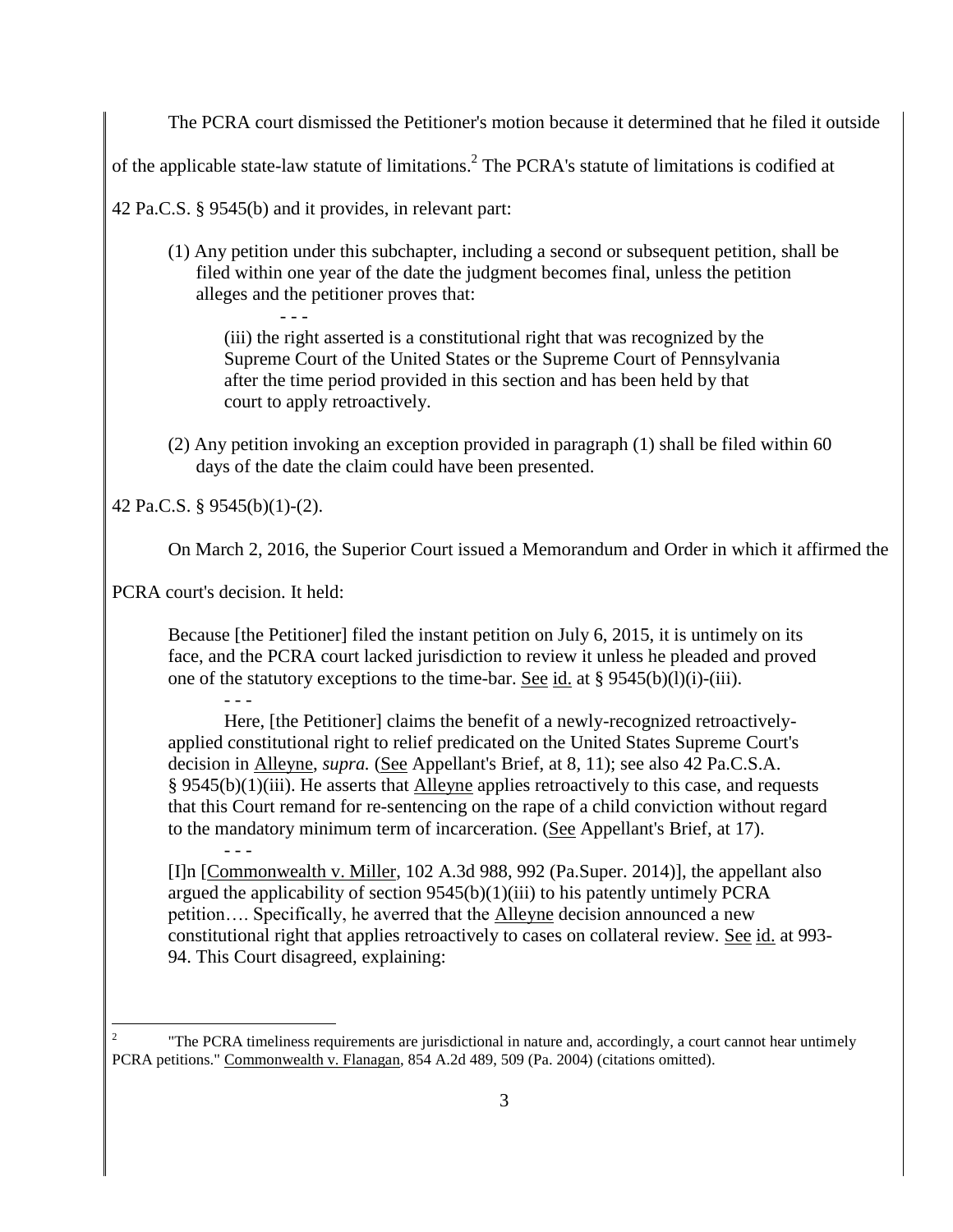Even assuming that Alleyne did announce a new constitutional right, neither our Supreme Court, nor the United States Supreme Court has held that Alleyne is to be applied retroactively to cases in which the judgment of sentence had become final. This is fatal to Appellant's argument regarding the PCRA time-bar. This Court has recognized that a new rule of constitutional law is applied retroactively to cases on collateral review only if the United States Supreme Court or our Supreme Court specifically holds it to be retroactively applicable to those cases. Therefore, Appellant has failed to satisfy the new constitutional right exception to the time-bar.

Id. at 995-96 (quotation marks, footnote, and citations omitted); see also Commonwealth v. Riggle, 119 A.3d 1058, 1062, 1067 (Pa.Super. 2015) (stating "Alleyne is not entitled to retroactive effect in [the] PCRA setting" even with a timely filed petition). Therefore, prior precedent of this Court makes clear that claims based on retroactive application of Alleyne in the PCRA setting fail.

Furthermore, we also note that the United States Supreme Court decided Alleyne on June 17, 2013. [The Petitioner] filed the instant PCRA petition more than two years later, on July 6, 2015. Therefore, [the Petitioner] has failed to comply with the PCRA's sixty-day rule. See 42 Pa.C.S.A. § 9545(b)(2). [The Petitioner's] petition would fail for this reason as well.

In sum, we conclude that [The Petitioner] has not met his burden of proving his untimely petition fits within one of the three exceptions to the PCRA's jurisdictional time-bar. See Jones, supra at 17. Accordingly, the PCRA court properly dismissed [his] petition without a hearing because it is untimely with no exception to the time-bar pleaded or proven. See Jackson, supra at 519.

Mott II, No. 1536 WDA 2015, 2016 WL 832525 \*2 (footnotes omitted).

Following the Superior Court's decision, the Petitioner filed a petition for allowance of appeal

with the Supreme Court of Pennsylvania. That court denied it in a per curiam order dated July 26, 2016.

The Petitioner filed his petition for a writ of habeas corpus with this Court, at the very earliest,

on **October 17, 2016**, which is the date he averred he placed it in the prison mailing system. He claims

that his sentence is unconstitutional and explains that he is raising the same claim that he raised to the

Superior Court in his PCRA appeal.

The Respondents filed a motion to dismiss [ECF No. 12] on the grounds that the Petitioner's

claim is untimely under AEDPA's one-year statute of limitations. The Petitioner did not file a reply.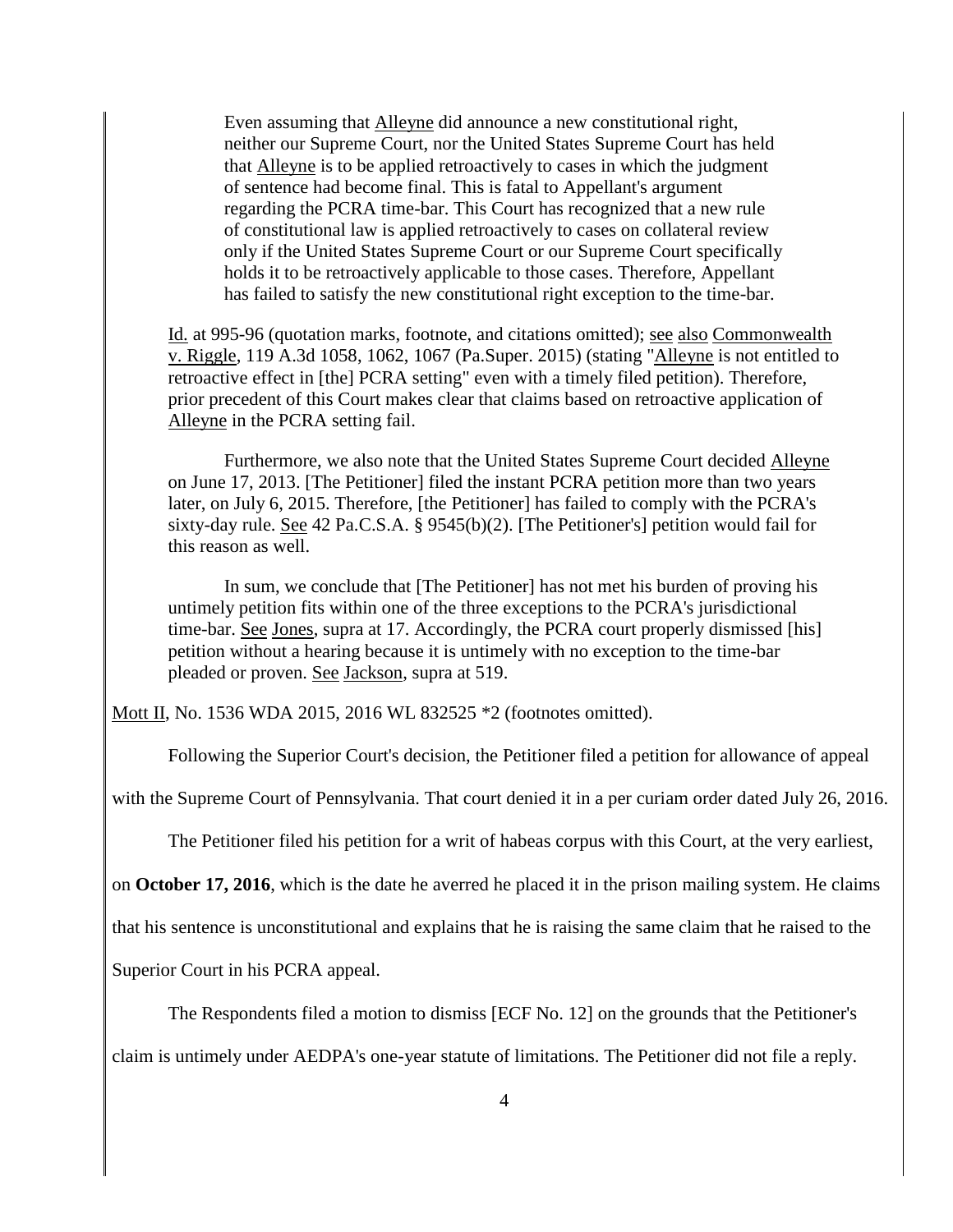#### **B. Discussion**

The Respondents are correct that the Petitioner's claim must be dismissed because he filed his petition outside AEDPA's statute of limitations. It requires, with a few exceptions not applicable here, that federal habeas claim must be filed with the district court within one year of the date the petitioner's judgment of sentence became final. 28 U.S.C.  $\S$  2244(d)(1)(A). As set forth above, the Petitioner's judgment of sentence became final on **March 8, 2010**. Therefore, he had until **March 8, 2011**, to file a timely federal habeas claim with this Court. He did not file his petition until **October 17, 2016**, so it is untimely by more than five years.<sup>3</sup>

AEDPA does provide that its one-year statute of limitations may also run from "the date on which the constitutional right asserted was initially recognized by the Supreme Court, if the right has been newly recognized by the Supreme Court and made retroactively applicable to cases on collateral review[.]" 28 U.S.C. §2244(d)(1)(C). This triggering date does not apply to this case. The Supreme Court has not held that Alleyne applies retroactively to cases on collateral review and the United States Court of Appeals for the Third Circuit has expressly held that it does not. United States v. Reyes, 755 F.3d at 212-13; United States v. Winkelman, 746 F.3d 134 (3d Cir. 2014).

#### **C. Certificate of Appealability**

Section 102 of AEDPA, which is codified at 28 U.S.C. § 2253, governs the issuance of a certificate of appealability for appellate review of a district court's disposition of a habeas petition. It

 $\frac{1}{3}$ The United States Supreme Court has held that AEDPA's statute-of-limitations period "is subject to equitable tolling in appropriate cases." Holland v. Florida, 560 U.S. 631, 645 (2010). A petitioner is entitled to equitable tolling only if he shows both that: (1) he has been pursuing his rights diligently, and (2) some extraordinary circumstance stood in his way and prevented timely filing. Id. at 649. "This conjunctive standard requires showing both elements before we will permit tolling." Sistrunk v. Rozum, 674 F.3d 181, 190 (3d Cir. 2012) (emphasis in original). The Petitioner does not argue that he is entitled to equitable tolling.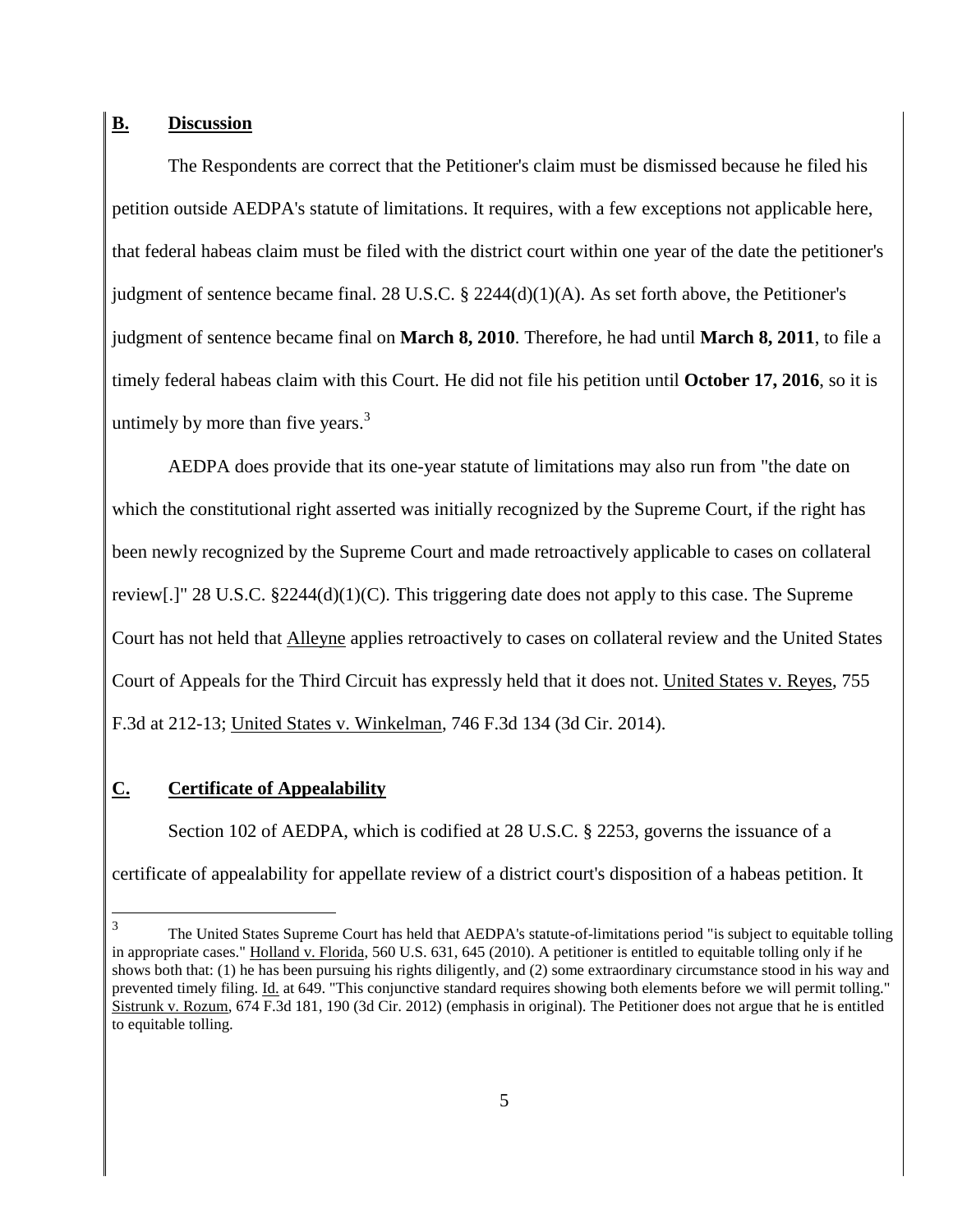provides that "[a] certificate of appealability may issue...only if the applicant has made a substantial showing of the denial of a constitutional right." "When the district court denies a habeas petition on procedural grounds without reaching the prisoner's underlying constitutional claim, a [certificate of appealability] should issue when the prisoner shows, at least, that jurists of reason would find it debatable whether the petition states a valid claim of the denial of a constitutional right and that jurists of reason would find it debatable whether the district court was correct in its procedural ruling." Slack v. McDaniel, 529 U.S. 473, 484 (2000). Applying that standard here, jurists of reason would not find it debatable whether the Petitioner's claim should be dismissed as untimely. Accordingly, a certificate of appealability is denied.

## **II.**

For the reasons set forth above, the Respondents' motion to dismiss is granted, the petition is dismissed with prejudice, and a certificate of appealability is denied.

An appropriate Order follows.

/s/ Susan Paradise Baxter Dated: June 29, 2017 SUSAN PARADISE BAXTER United States Magistrate Judge